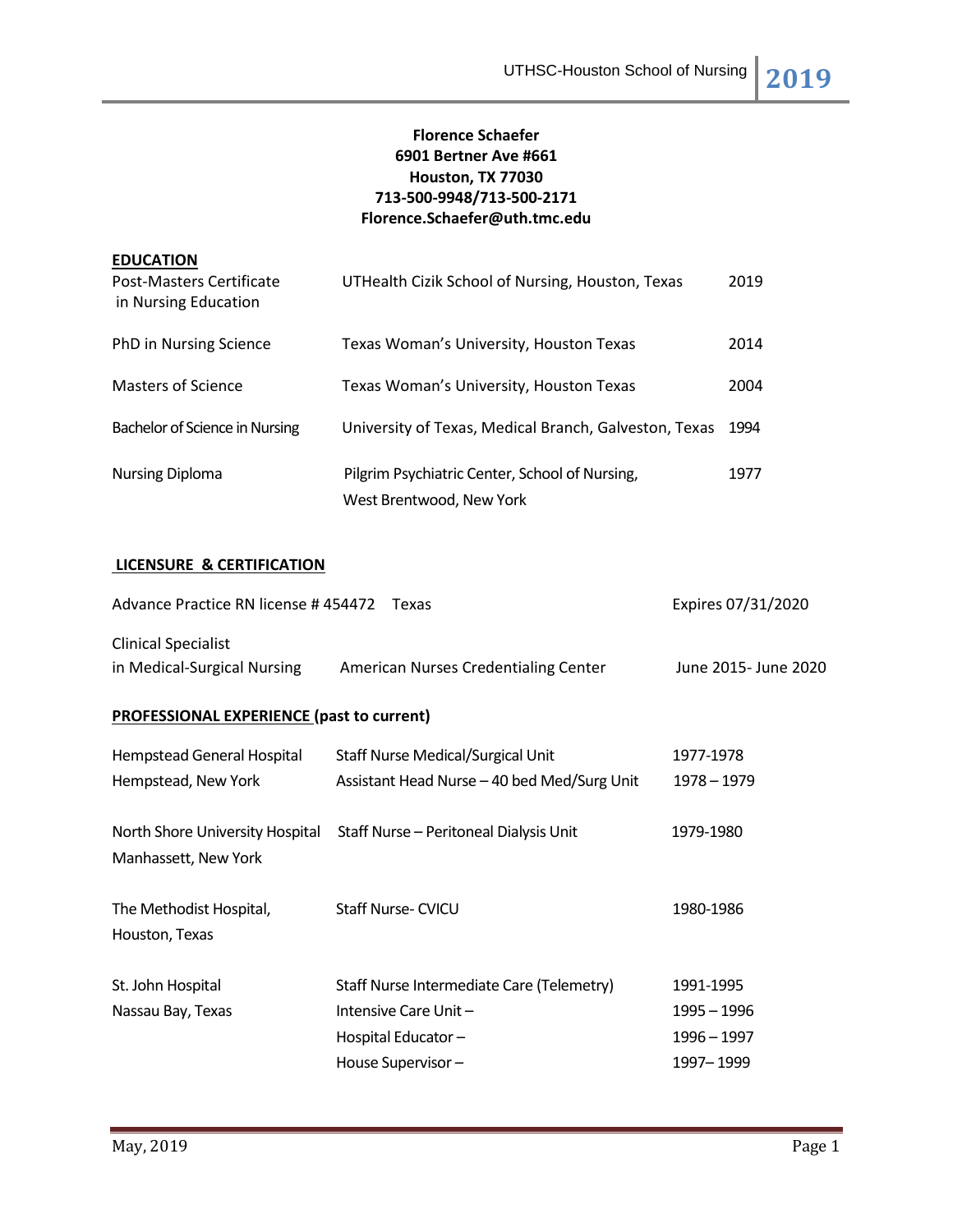| San Jacinto College SouthClinical Instructor                                                                               |                               |                                            | 1998 - 1999            |  |
|----------------------------------------------------------------------------------------------------------------------------|-------------------------------|--------------------------------------------|------------------------|--|
| Friendswood, TX,                                                                                                           |                               | Licensed Vocational Nurse Program          |                        |  |
|                                                                                                                            |                               |                                            |                        |  |
| St. Luke's Episcopal Hospital                                                                                              | <b>Clinical Educator</b>      |                                            | 8/1999-12/2004         |  |
| Houston, Texas                                                                                                             | <b>Education Specialist</b>   |                                            | 1/20/05-12/8/2014      |  |
|                                                                                                                            | Loaned Clinical Faculty (TWU) |                                            | Spring 2007- Fall 2016 |  |
|                                                                                                                            |                               |                                            |                        |  |
| Baylor St. Luke's Medical Center, Interim Director Nursing & Patient Education<br>(Formerly St. Luke's Episcopal Hospital) |                               |                                            | 2014-2016              |  |
| <b>Houston Texas</b>                                                                                                       | <b>Education Specialist</b>   |                                            | 10/1/2016-9/30/2017    |  |
|                                                                                                                            |                               |                                            |                        |  |
| University of Texas-Medical Branch, School of Nursing, PBL Faculty<br>Galveston, Texas                                     |                               |                                            | 2012-2013              |  |
| UTHealth Cizik School of Nursing                                                                                           |                               | <b>Assistant Professor Clinical</b>        | 10/2/2017-Present      |  |
|                                                                                                                            |                               |                                            |                        |  |
| <b>HONORS &amp; AWARDS</b> (past to current)                                                                               |                               |                                            |                        |  |
| Top 20 Nurses                                                                                                              |                               | <b>Texas Nurses Association District 9</b> | 2008                   |  |
| Nurse Finalist Health Care Heroes Awards                                                                                   |                               | <b>Houston Business Journals</b>           | 2010                   |  |
| Outstanding Doctoral Student,<br>Sigma Theta Tau International, Beta Beta Chapter.                                         |                               | <b>Texas Woman's University</b>            | 2014                   |  |
| Honorable Mention for Poster Presentation                                                                                  |                               | <b>SNRS Annual Conference</b>              | 2014                   |  |

## **PUBLICATIONS**

## **Peer Reviewed Publications (past to current - APA format, indicate if invited)**

Keeping Cool Under the Collar: The Survivors Guide to Burnout!, CE offering, American Academy of Ambulatory Nursing, Viewpoint, May/June 2007, Page 5-7. (Invited)

Negative Workplace Behaviours: an ethical dilemma for nurse managers. Journal of Nursing Management, 2010, 18, 285-292.

#### **PRESENTATIONS**

## **International (past to current)**

Schaefer, F., (July 7-11, 2008), "Negative Workplace Behaviors Encountered by Unlicensed Assistive Personnel, Newly Licensed Nurses, and Experienced Nurses", Podium, 19<sup>th</sup> International Nursing Research Congress, sponsored by Sigma Theta Tau International, Singapore.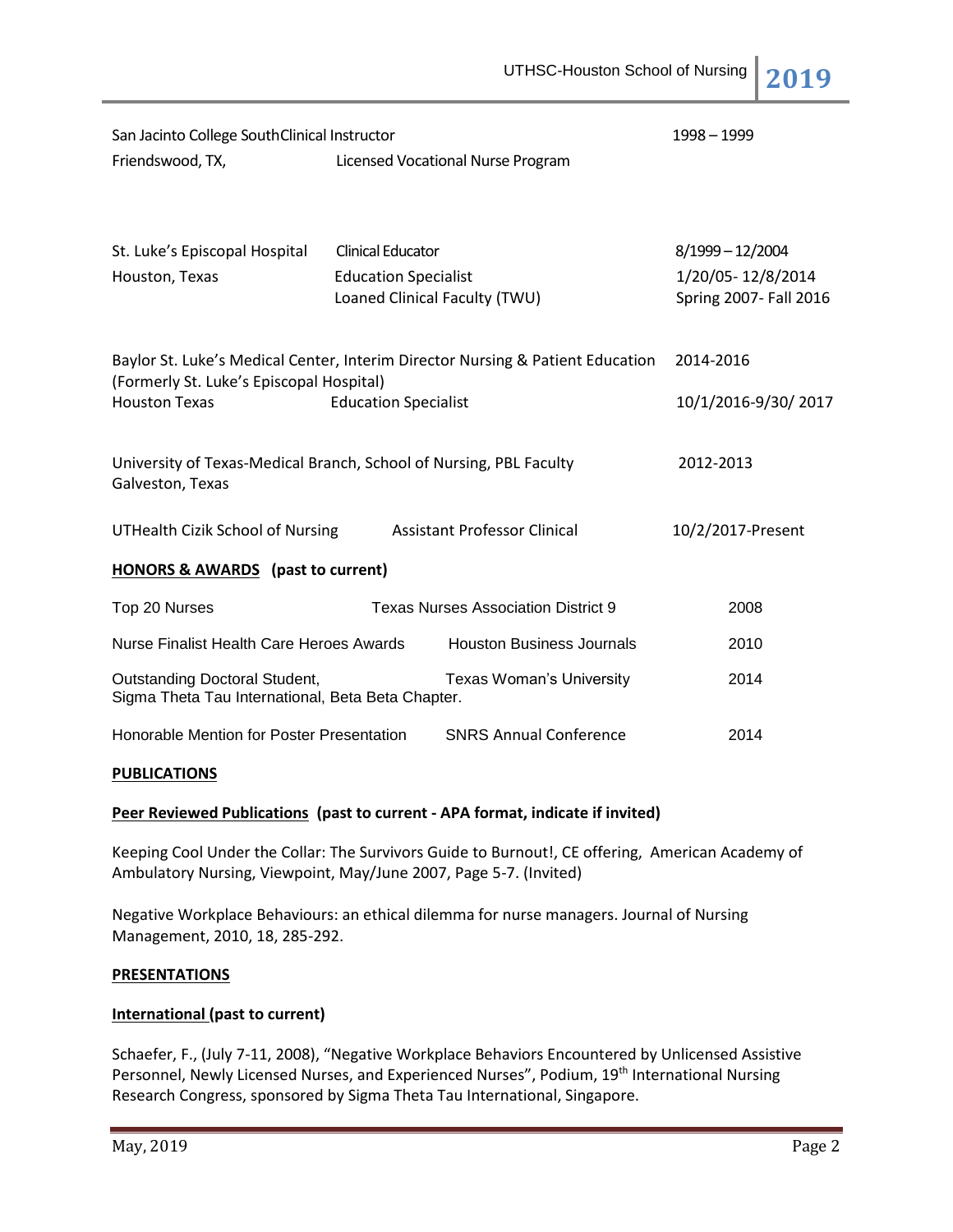Lindy, C. & Schaefer, F. (June 1-4, 2010), "Two Studies: Perception and Occurrence of Bullying by Nursing Staff and Managers", Podium, 7th Annual International Conference on Workplace Bullying & Harassment, Transforming Research: Evidence and Practice, Cardiff, Wales.

Schaefer, F., (July 24, 2014), "Impact of a Smart Phone Application on ICU Family and Provider Satisfaction", Podium, Sigma Theta Tau International, Hong Kong, China.

Schaefer, F., (July 25, 2014), "Educating Nursing Students to Recognize and Report Negative Behavior in the Clinical Setting", Poster, Sigma Theta Tau International, Hong Kong, China.

Schaefer, F., (July 29, 2014), "Magnet Nursing Services Recognition Program", Podium, Kaohsiung Medical University Chung-Ho Memorial Hospital, Kaohsiung, Taiwan. (Invited).

Schaefer, F., (July 29, 2014), "Impact of a Smart Phone Application on ICU Family and Provider Satisfaction", Podium, Kaohsiung Medical University Chung-Ho Memorial Hospital, Kaohsiung, Taiwan. (Invited)

## **National (past to current)**

Schaefer, F. (July 2001), "Collegial Relationships between Licensed and Unlicensed Personnel: Are they within our grasp?" Poster, National Nursing Staff Development Conference, Las Vegas, Nevada.

Schaefer, F. (July 25-28, 2002), "Working Together, Growing Together: Everyone Benefits!" Poster, National Nursing Staff Development Conference, Indianapolis, Indiana.

Lindy, C. & Schaefer, F. (February 2004), "Introducing School Age Children to Health Care Careers" Podium, 2<sup>nd</sup> Annual International Summit on Achieving Workforce Excellence, Atlanta, Georgia.

Schaefer, F., (October 2004), "Generation Y: Because We Need You!" Poster, Competence and Innovation: Intersections in Professional Nursing Education, Atlanta, Georgia.

Schaefer, F., (October 4-7, 2006), "Keeping Cool under the Collar: The Survivor's Guide to Burnout!" Poster, Tenth Annual Magnet Conference, Denver, Colorado.

Schaefer, F., (June 11-13, 2009), "Negative Workplace Behavior: More Common than You Think!", Poster, LEAD Summit 2009, Orlando, Florida.

Schaefer, F., (October 2-4, 2011), "Negative Workplace Behaviors: A Management Challenge", Podium Panel, Magnet Research Symposium, Baltimore, Maryland.

Schaefer, F., (February 12-15, 2014), "Educating Nursing Students to Recognize and Report Negative Behavior in the Clinical Setting", Poster, SNRS 28thAnnual Conference, San Antonio, Texas.

Schaefer, F., (February 2015), "Negative Behavior: Is it Recognized and Reported by Nursing Students?", Poster, Southern Nursing Research Society, Tampa, Florida.

Schaefer, F., (February 27, 2016), "Loaned Faculty: Insights on How the Role Facilitates Research", Podium, Southern Nursing Research Society, Williamsburg, Virginia.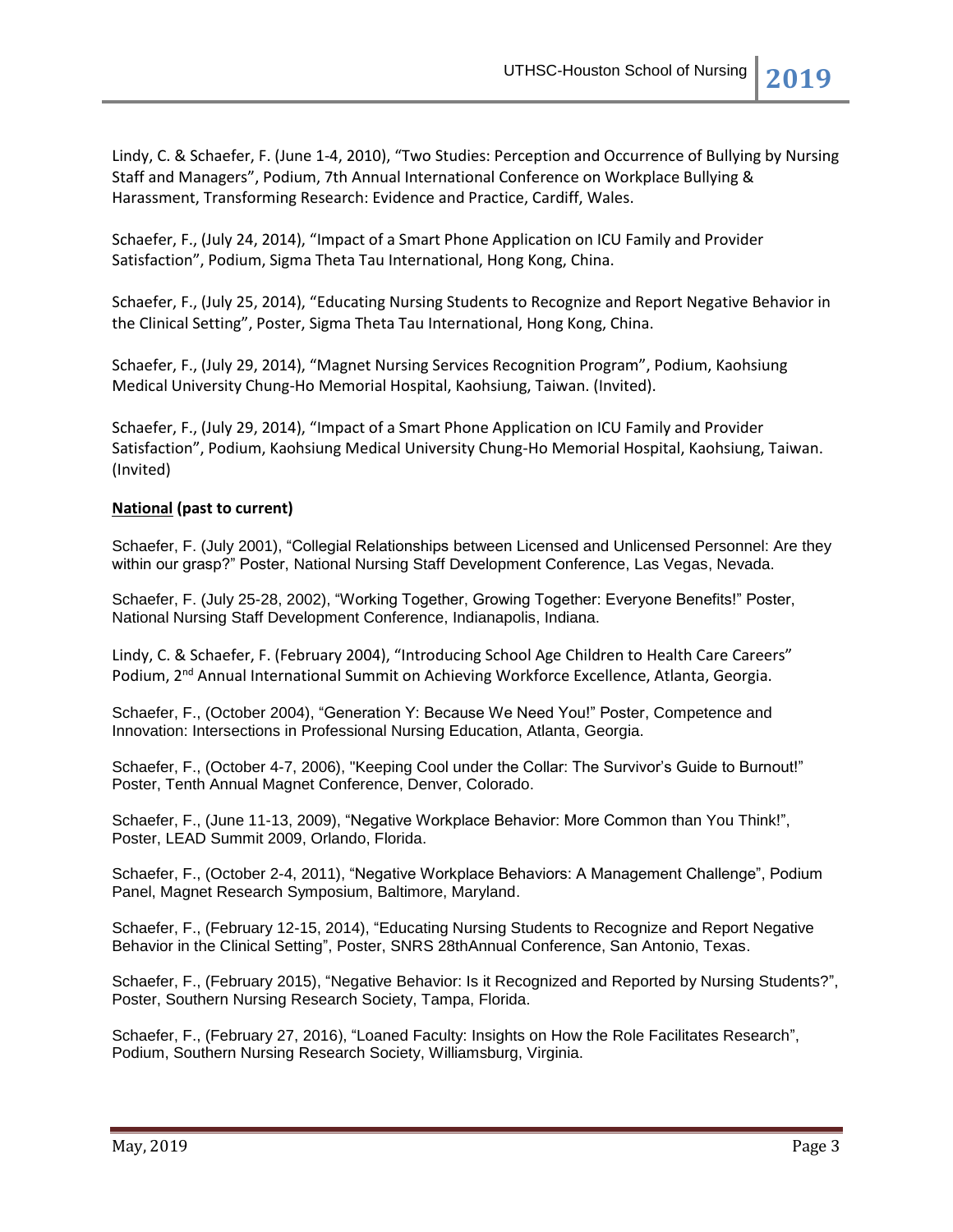## **Regional/State (past to current)**

Schaefer, F., (April 9-10, 2010), "Getting Published: From Idea to Reality!", Poster, Texas CNS Conference, Transforming the Future: Improving Care with Expert Knowledge, Austin, TX.

Schaefer, F., (September 12, 2012),"Healthcare/Education Partnerships", Podium, Texas Association of Partners in Education, Regional Conference & Education Partnership Planning Forum, Austin, TX. (Invited).

Schaefer, F., (March 2013), "Two Studies: Perception and Occurrence of Bullying by Nursing Staff and Nurse Managers", Podium, NACNS, San Antonio, TX.

Schaefer, F., (January 24-25, 2014), "Educating Nursing Students to Recognize and Report Negative Behavior in the Clinical Setting", Podium, TXCNS Conference, Austin, Texas.

## **Local (past to current)**

Schaefer, F., (March- April 2004), "Nursing Burnout: Developing Coping Strategies for Your Practice" Podium, at The Methodist Hospital, St. Luke's Episcopal Hospital, Houston.

Schaefer, F., (September 25, 2005), "What is a Nurse?" Greater Houston AHEC and WorkSource Cool Career's in Health Care, Podium, Houston. (Invited)

Schaefer, F., (November 2005). "Nursing Burnout: A New Approach to An Old Problem" Podium, A Journey into Research, Innovation & Technology, a National Conference on Professional Nursing Education and Staff Development. Houston.

Schaefer, F., (February 9-10, 2006). "Keeping Cool Under the Collar: The Survivor's Guide to Burnout!" Poster, Michael E. DeBakey VA Medical Center's First Annual Magnet Symposium, Houston.

Schaefer, F., (November 6, 2006), "A fib Prophylaxis", Empowering Nurses with Evidence, St. Luke's Episcopal Hospital, Nursing Research Day, Podium, Houston. (Invited)

Schaefer, F., (December 9, 2006), "What is a Nurse?", Second Annual Cool Career's in Heath Care Fair, Podium, Houston. (Invited)

Schaefer, F., (April13-15, 2007), "Aiming "At-Risk" High School Seniors from Disadvantaged Communities Toward a career in Nursing", Podium, Promoting a Successful Transition from Applicant to Registered Nurse, Sponsored by University of Texas School of Nursing, Houston.

Schaefer, F., (January 25, 2008), "Cool Career's in Health Care", Third Annual Cool Career's in Health Care Event, Podium, Houston. (Invited).

Schaefer, F., (August 14-15, 2009), "Getting Published: From Idea to Reality!", Poster, Advanced Practice Nurses: Making the Difference, sponsored by Galveston Coalition Of Advanced Practice Nurses and Houston Are Nurse Practitioners, League City, Texas. (Invited).

Schaefer, F. Thomas, Lisa. (June 14, 2019), "Development of a Shared Rubric to Guide DNP Students from Formative Project Evaluation through Defense", Poster, UTHealth 2019 Advances in Teaching & Learning Day, Houston, TX

**Professional Service (Professional organizations, Study Sections, etc. - past to current)**

Galveston Coalition of Advanced Practice Nurses Secretary 2006-2008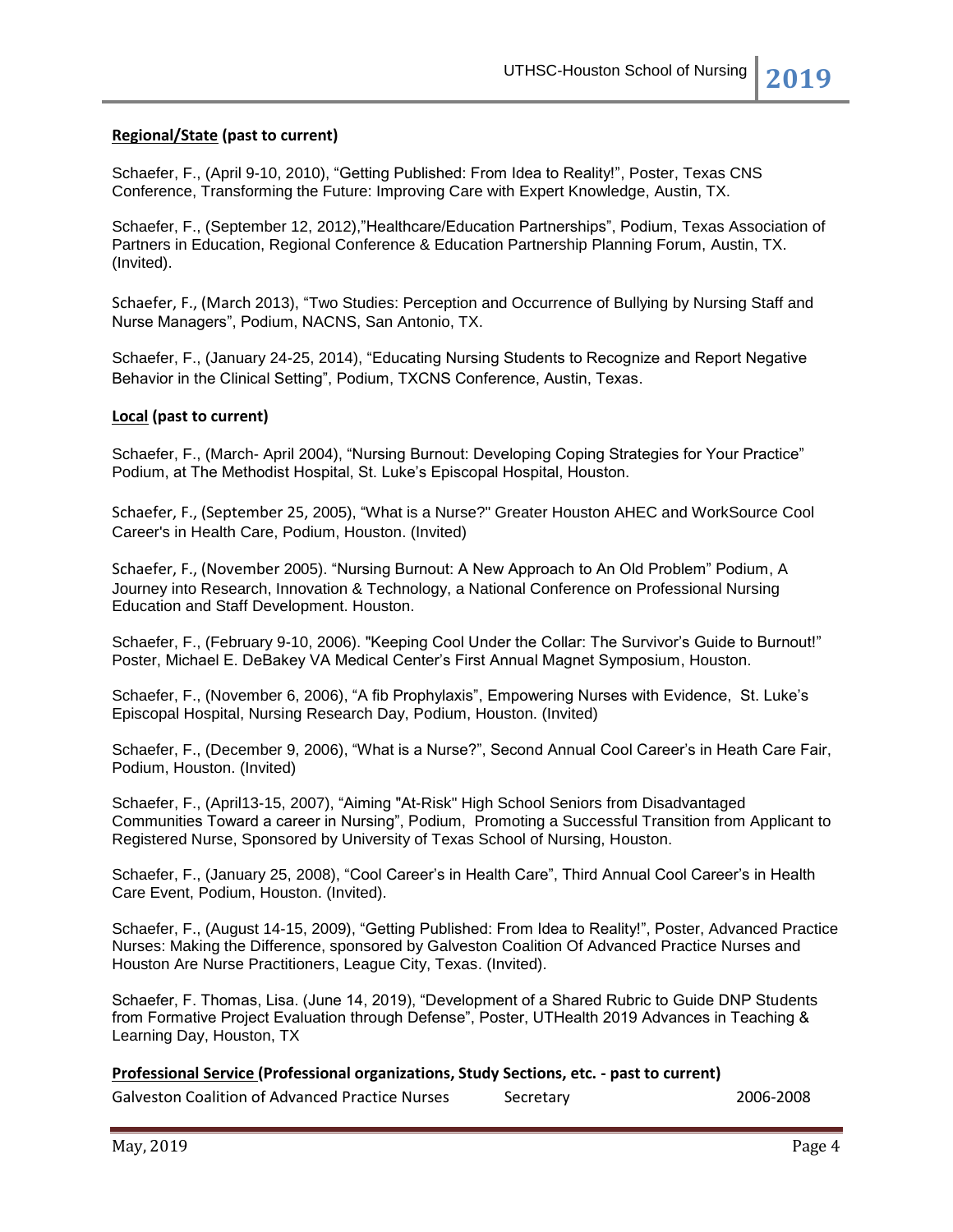| <b>Galveston Coalition of Advanced Practice Nurses</b>                                                 | Conference Planning Committee 2007      |              |
|--------------------------------------------------------------------------------------------------------|-----------------------------------------|--------------|
| Texas Nurse's Association District 9                                                                   | Second Alternate Delegate               | 2007-2009    |
| Texas Nurse's Association District 9 Nursing Celebration Planning committee                            |                                         | 2009-Present |
| <b>Galveston Coalition of Advanced Practice Nurses</b>                                                 | Conference Planning Committee 2009-2010 |              |
| National Association of Clinical Nurse Specialist                                                      | <b>Conference Abstract Reviewer</b>     | 2008-Present |
| Sigma Theta Tau International                                                                          | <b>Conference Abstract Reviewer</b>     | 2010-Present |
| STTI, Beta Beta Chapter, TWU, Houston                                                                  | Nominating Committee                    | 2010-2012    |
| <b>Galveston Coalition of Advanced Practice Nurses</b>                                                 | Membership Chair                        | 2008-2012    |
| <b>Galveston Coalition of Advanced Practice Nurses</b>                                                 | <b>President Elect</b>                  | 2014         |
| Texas Nurse's Association District 9 Nursing Celebration Scholarship Application reviewer 2014-Present |                                         |              |
| <b>Galveston Coalition of Advanced Practice Nurses</b>                                                 | President                               | 2015 & 2016  |
| <b>Galveston Coalition of Advanced Practice Nurses</b>                                                 | Past President                          | 2017         |

## **Professional Memberships**

Sigma Theta Tau International, Beta Beta Houston and Zeta Pi Chapters National Association of Clinical Nurse Specialists Texas Clinical Nurse Specialists Galveston Coalition of Advanced Practice Nurses American Nurses Association Texas Nurses Association District 9 National League for Nursing **Community Service (past to current)** American Diabetes Association Diabetes Walk, Houston TX Team Captain 2005-2008 Houston Police Dept Coordinator for SE Houston Community Center Health Fair June 2009 Houston ISD, Greater Houston AHEC, The WorkSource Annual Cool Careers in Health Care Planning committee 2010, 2011 Arthritis Foundation **Walk for a Cure** Team participant 2011- Present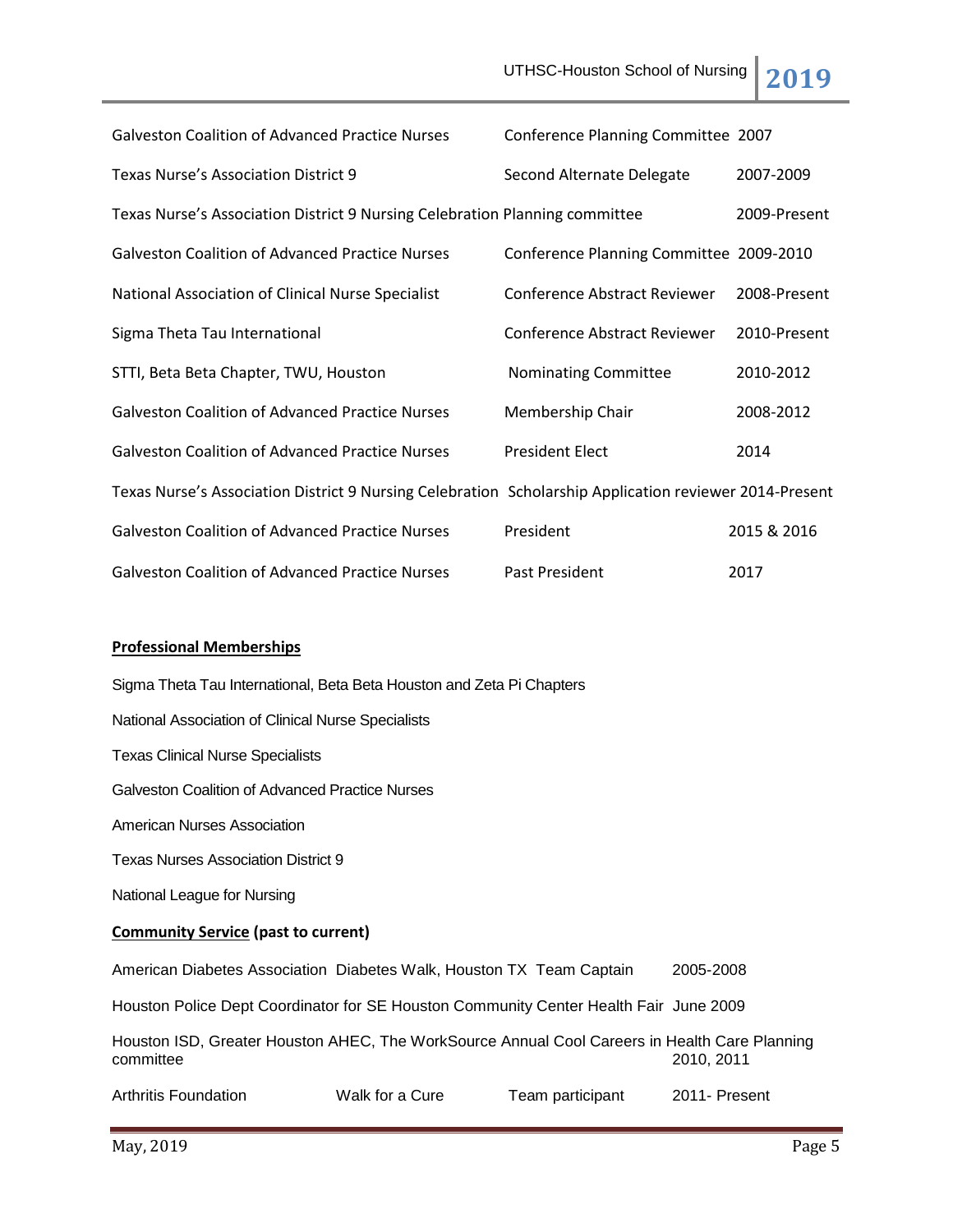## **Courses Taught (past to current)**

UTMB, Educator: Foundation of Learning, 3 credit hours, Course Lead Instructor, UTMBG-GNRS 5309, Fall 2012, online

UTMB, Educator: Advanced Clinical/120 clinical hours, 5 credit hours, Course Lead Instructor, UTMBG-GNRS 5310, Spring 2013, online/clinical

UTHSC School of Nursing, Adult Health Care 1, 2182NURS3515, Faculty, Fall 2017, didactic

UTHSC Cizik School of Nursing, Adult Health Care 1, 2182NURS3515, Faculty, Spring 2018, didactic

UTHSC Cizik School of Nursing, Adult Health Care 1- Clinical, 2182NURS3515B, Faculty, Spring 2018, clinical instructor

UTHSC Cizik School of Nursing, Adult & Older Adult Health Care II- Clinical, 2182NURS3523B, Faculty, Spring 2018, clinical instructor

UTHSC Cizik School of Nursing, High Acuity Lab, 2182NURS3528B, Faculty, Spring 2018, lab instructor

UTHSC Cizik School of Nursing, Adult & Older Adult Health Care II- Clinical, 2182NURS3523B, Faculty, Spring 2018, clinical instructor

UTHSC Cizik School of Nursing, Adult Health Care 1, 2182NURS3515, Faculty, Summer 2018, didactic

UTHSC Cizik School of Nursing, Adult Health Care 1, 2182NURS3515B, Course Lead Faculty, Summer 2018, clinical instructor

UTHSC Cizik School of Nursing, Adult Health Care 1, 2182NURS3515, Faculty, Fall 2018, didactic

UTHSC Cizik School of Nursing, Adult Health Care 1, 2182NURS3515B, Course Lead Faculty, Fall 2018, clinical instructor

UTHSC Cizik School of Nursing, Health Assessment, 2183NURS3511-100, Lab Faculty, Fall 2018

UTHSC Cizik School of Nursing, Adult Health Care 1, 2191NURS3515-100, Faculty, Spring 2019, didactic

UTHSC Cizik School of Nursing, Adult Health Care 1, 2191NURS3515B- 100, Course Lead Faculty, Spring 2019, clinical instructor

UTHSC Cizik School of Nursing, Health Assessment, 2191NURS3511-100, Lab Faculty, Spring 2019

UTHSC Cizik School of Nursing, Adult Health Care 1, 2191NURS3515-100, Faculty, Summer 2019, Course Co-Lead, didactic